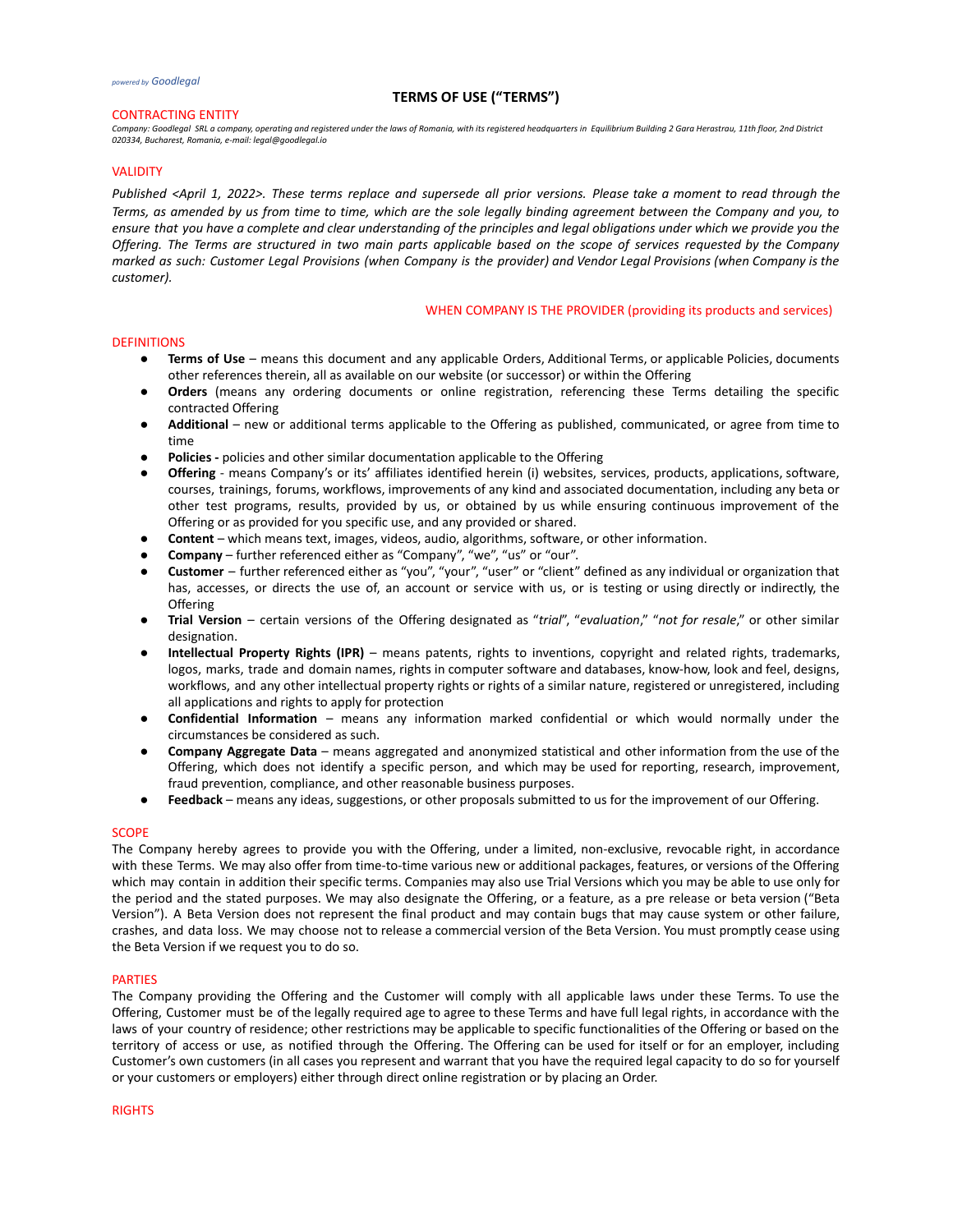#### CONTRACTING ENTITY

*Company: Goodlegal SRL a company, operating and registered under the laws of Romania, with its registered headquarters in Equilibrium Building 2 Gara Herastrau, 11th floor, 2nd District 020334, Bucharest, Romania, e-mail: legal@goodlegal.io*

Each party retains IPR over its own Content and Confidential Information. You acknowledge and agree that to the extent the Offering generates Company Aggregated Data that data is not Confidential Information and consent to the collection and use of Company Aggregate Data. We retain all rights, title, and interest, including any IPR in the Offering. Any use of the Company IPR without our written consent is not permitted. We may use your company name, username or logo in any publicity or advertising describing our relation, unless you notify us otherwise. If you submit Feedback to us, you grant us a non-exclusive, irrevocable, perpetual, worldwide, royalty-free, sublicensable, and transferable license to make, use, sell, have made, offer to sell, import, export, reproduce, publicly display, distribute, modify, and publicly perform the Feedback.

The Offering might also contain certain Content made available by the Company or any user of the Offering. Depending on the Offering, you and other users may have access to each other's Content. When you upload Content, you grant us a non-exclusive, worldwide, royalty-free, sublicensable, and transferable license to use, reproduce, publicly display, distribute, modify, publicly perform, and translate the Content. You may revoke this license to your Content and terminate our rights at any time by removing your Content from the Offering. Some copies of your Content may be retained as part of our routine backups. Although we are using reasonable efforts to monitor the Content and the way the Offering is used, we cannot guarantee it will be free of (i) malware or contaminants that may harm your systems, or any files therein, (ii) materials you may find objectionable or inappropriate, or (iii) used in violation of these Terms for malicious purposes. We disclaim any responsibility or liability related to third-party Content (including yours, for which you are solely liable) or the manner or purposes for which the Offering is used and reserve the right to remove or modify any Content or restrict or remove any access, for any reason, with or without notice. Company reserves the right to enforce all reasonably available legal remedies to protect the Offering and its users against illegal, damaging, malicious or other improper use.

When you are using our Offering or you are building and using within or in conjunction with our Offering tools and mechanism for the purpose of promoting, developing, running or managing your business, products or services, you are responsible to ensure that you can do such actions in accordance with the laws applicable in your country of residence or where you are engaging in such an action, you have consulted appropriate specialists (lawyers, tax professionals, etc.) and have all legally required authorizations and consents, including from the organization for whose purposes you are using the Offering.

Web Pages describing the Offering may be accessible worldwide, but this does not mean that all Offering features are available in your country or that user-generated content available via the Offering is legal or available in your country. Access to the Offering (or certain features, or Content) in certain countries may be blocked by us or foreign governments. Therefore, you are responsible to make sure that your use of the Offering is legal or available where you are using it.

#### FEES

We may provide certain services or Offering versions or functionalities for a fee, as specified herein or in the applicable documentation (for ex. an Order). Therefore, you authorize us to store your payment method and use it in connection with your use of the Offering as described in the Terms. If there is a charge associated with a portion of the Offering, you agree to pay that charge. The price stated for the Offering excludes all applicable taxes and currency exchange settlements, unless stated otherwise. We may suspend or cancel the services and access to the Offering if we do not receive an on time, full payment from you as requested. Suspension or cancellation for non-payment could result in a loss of access to and use of your account and its content. To pay the fees, you will be asked to provide a payment method at the time you sign up or sign an Order. You can access and change your billing information and payment method in your account (where available or by notifying us). You agree to promptly update your account and other information, including your email address and payment method details, so we can complete your transactions and contact you as needed in connection with your transactions. Depending on the paid versions or service of the Offering we may make available from time to time, we may bill you in advance a one-time only fee (ensuring access for a specific period) or on a recurring basis as a subscription base fee. Also, we may charge you up to the amount you have approved, and we will notify you in advance of any change in the amount to be charged for recurring subscription.

If we make available the Offering or any version or feature available on a subscription model, you agree to pay the fees on a subscription basis (e.g., monthly, or annually), and you agree that you are authorizing recurring payments, and payments will be made to us by the method and at the agreed recurring intervals, until the subscription is terminated. By authorizing recurring payments, and as the subscription fees are charged in advance of the subscription period, you are authorizing us to store your payment instrument and process such payments as either electronic debits or fund transfers, or as electronic drafts from your designated account, or as charges to your designated account. Any errors on your bill need to be notified to us within 90 days after the error first appears on your bill, otherwise you release us from all liability and claims of loss resulting from the error and we won't be required to correct the error or provide a refund. If we identify a billing error, we will correct that error within 90 days.

You may cancel at any time, with or without cause and you will not receive a refund at the time of cancellation and will be required to pay all charges made to your billing account for the Offering before the date of cancellation or as agreed in the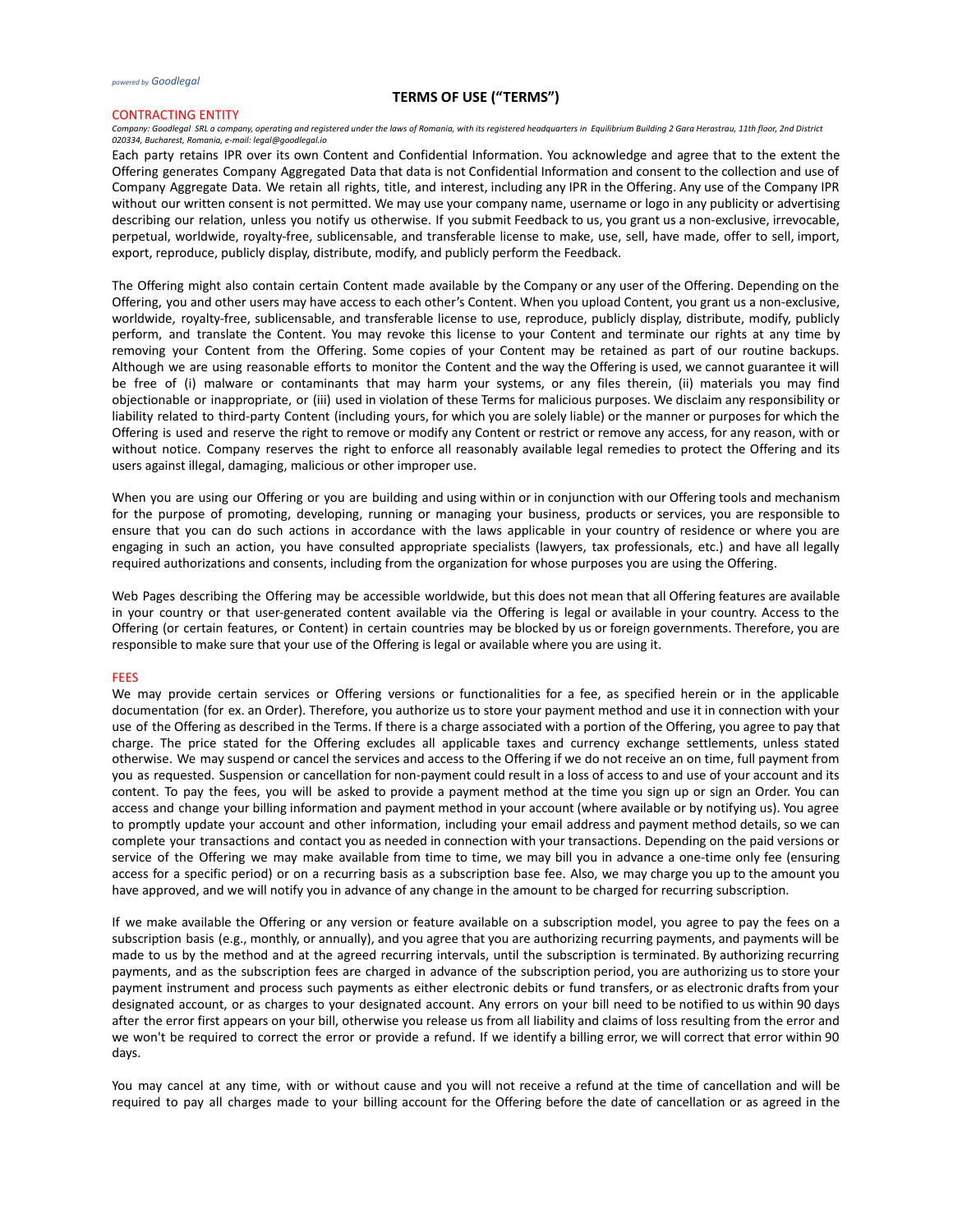#### CONTRACTING ENTITY

*Company: Goodlegal SRL a company, operating and registered under the laws of Romania, with its registered headquarters in Equilibrium Building 2 Gara Herastrau, 11th floor, 2nd District 020334, Bucharest, Romania, e-mail: legal@goodlegal.io*

Order or a similar agreement. Depending on the type of paid service related to the Offering that you used, you may be required to pay cancellation costs and lose access to your account. If you cancel, your access to the paid service ends at the end of your current service period or, if we bill your account on a periodic basis, at the end of the period in which you canceled.

#### **WARRANTIES**

As a precondition of use, you further expressly consent to the following rules: (a) to comply with all terms and conditions specified herein as well as any other specific terms, document or policy as published by us, from time to time; (b) to comply with all terms and conditions required by third-party providers of any data, products, services, software, etc. which you might use with the Offering and assume all risk related to such use; (c) you will not circumvent any technological protection measures set by us to control access to the Offering; (d) you will not use or encourage others to use the Offering: (i) for benchmarking or comparison purposes, (ii) to infringe any rights, (iii) to violate any laws or contracts, (iv) to access, tamper with or misuse any Company, its Affiliates or their users systems, (v) share any Content that is unlawful, harmful, threatening, abusive, tortious, defamatory, libelous, invasive of another's privacy, hateful, or otherwise objectionable; (vi) to attempt to disable, impair, or destroy the Offering or any systems used or accessed in conjunction with the Offering; (e) you will not use the Offering for any purposes prohibited by US, EU or other applicable law, including any export control laws or in connection with the design, construction, operation or supervision of any system where the use or a failure of such system could result in a situation that threatens the safety of human life or severe physical harm or environmental or property damage (including without limitation, for example, use in connection with any nuclear, military, avionics, life support, industrial, scientific, other life critical application or similar). The Offering is not designed for such use and Company expressly disclaims any liability or warranty for such use; (f) except as expressly permitted in the Terms, you must not alter, port, adapt, merge, translate, decompile, develop versions or derivative works, reverse engineer, modify (*including any proprietary markings, features, or functionalities of*) the Offering or otherwise derive the source code, data representations or underlying algorithms, processes, methods, and any other portion of the Offering. If the laws of your jurisdiction give you the right to decompile the Offering to obtain information necessary to render the licensed portions of the Offering interoperable with other software, you must first request such information from us. We may, in our discretion, either provide such information to you or impose reasonable conditions, including a reasonable fee, on your decompilation of the Offering to ensure that our and our suppliers' proprietary rights in the Offering are protected; (h) you must not resell, sublicense, assign, transfer, rent, lease, lend or otherwise distribute your rights acquired under these Terms and you are required to flow down to the extent applicable, all your obligations herein to, and will be liable for, all third parties to which you give access to the Offering; (i) you will not introduce any backdoors into the system for later access or otherwise, attempt to, or gain unauthorized access to any service, account, computer systems or network or circumvent any authentication or security measures or test the vulnerability of the systems or networks (e.g. by sending a virus, overloading, spamming, or mail-bombing or use the Offering to distribute malware, impersonate or misrepresent affiliation with any person or entity), and you will not expose any confidential information to which you may gain access, alter, destroy or misuse any data; (j) you will maintain, monitor, and control all activity conducted through your account, back-up and validate data from all systems and we assume no liability for any activity, data loss or corruption thereof.

Any suspected breach of these Terms, unauthorized use, IPR infringement, access or activity will be notified to us, including any loss, theft, or unauthorized disclosure or use of a username or password. You represent and warrant that you are the authorized user and have all the required rights to use the e-mail address and other information when creating an account related to, or associated with, a company or organization. You are hereby authorizing Company to access, use and process the data you upload to or use with the Offering as reasonably necessary (a) to provide, maintain and update the Offering; (b) to prevent or address service or security issues; (c) as required by law or as permitted by our Privacy Policy. We may suspend or remove your account and request you remove the Offering or any related materials from your systems: (i) if we reasonably suspect that you have breached your obligations toward us, including as set out in these Terms; (ii) if applicable, you fail to pay the associated fees when due; (iii) if we reasonably suspect that keeping the account may be unlawful or infringe any third-party rights; or (iv) as requested by you, if we do not have a legal obligation or legitimate interest to further keep your account information. We may take reasonable steps to notify you of these actions but will be under no obligation to do so.

By using the Offering, you agree that you have: (i) all necessary licenses and permissions to use it for your specific purposes; (ii) the rights necessary to grant the licenses in the Terms, and (iii) the legal capacity to comply with the Terms. You will indemnify us and our affiliates, subsidiaries, officers, agents, employees, resellers, distributors, vendors, customers, partners, and licensors ("Company Related Party") from any claim, demand, loss, or damage, including reasonable attorneys' fees, arising out of, or related to your Content, your use of the Offering, or your violation of the Terms. We have the right to control the defense of any claim, action, or matter subject to indemnification by you with counsel of our own choosing. You will fully cooperate with us in the defense of any such claim.

#### REMEDIES

You understand and agree that your use of the Platform is at your own risk and responsibility and that we and any Company Related Party make no warranties, express, implied, statutory, or otherwise, guarantees or conditions regarding the use or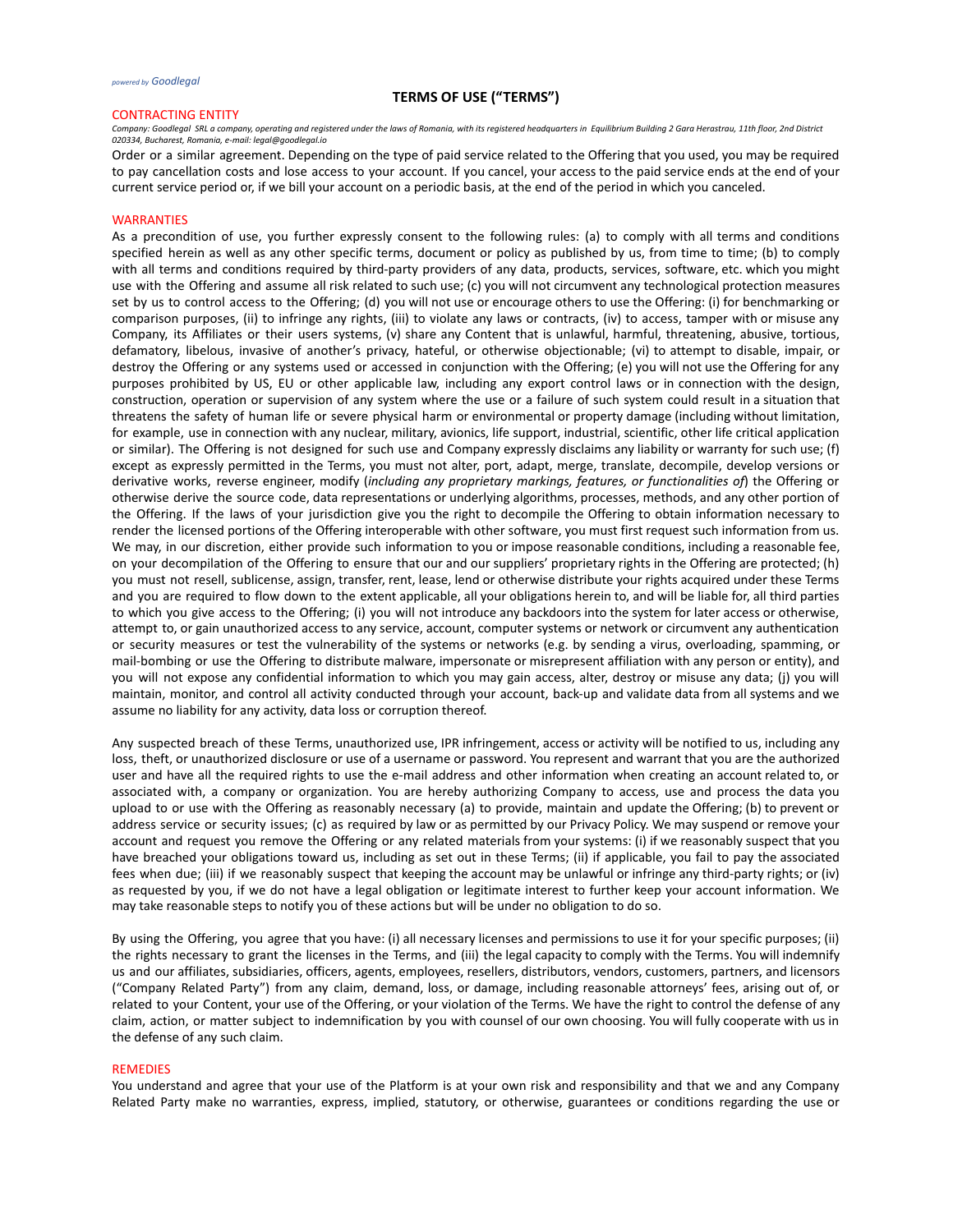#### CONTRACTING ENTITY

*Company: Goodlegal SRL a company, operating and registered under the laws of Romania, with its registered headquarters in Equilibrium Building 2 Gara Herastrau, 11th floor, 2nd District 020334, Bucharest, Romania, e-mail: legal@goodlegal.io*

availability of the Offering or any part thereof. The Offering is provided "AS-IS" and "WITH ALL FAULTS" and on an "AS AVAILABLE" basis. To the maximum extent permitted by law, we disclaim all warranties, express or implied, statutory, or otherwise, including non-infringement, availability, service uptime, merchantability, fitness for a particular purpose or capability of the Offering to integrate or interoperate with other technologies. We make no commitments about the Content within the Offering. We further disclaim any warranty that the Offering (i) will meet your requirements or will be constantly available, uninterrupted, timely, secure, or error-free; (ii) the results obtained from the use of the Offering will be effective, accurate, or reliable; (iii) the quality of the Offering will meet your expectations; or (iv) any errors or defects in the Offering will be identified or corrected.

To the maximum extent permitted by applicable law, we (*and Company Related Party*) are not liable to you or anyone else for any special, incidental, indirect, consequential, moral, exemplary or punitive damages whatsoever, regardless of cause, including losses and damages (i) resulting from loss of use, data, reputation, revenue, profits, interruption of business, computer malfunction, failure of software, or server down time; (ii) based on any theory of liability, including breach of contract or warranty, negligence, or other tortious action; or (iii) arising out of or in connection with your use of or access to the Offering. In jurisdictions where exclusion of implied warranties or limitation of liability for incidental or consequential damages is not legally permitted (meaning that some of the above limitations may not apply to you), our liability will be limited to the greatest extent permitted by law.

Your exclusive remedy against us (*or Company Related Party*) and our total liability in any matter arising out of or related to the Terms is limited to the aggregated amount that you paid for access to the Offering during the three-month period preceding the event giving rise to the liability. These limitations and exclusions apply to the maximum extent permitted by law even if a remedy does not fully compensate you for any losses or fails of its essential purpose or even if we knew or should have known about the possibility of damages.

We specifically disclaim all liability for any actions resulting from your use of the Offering or any related services. You may use and access the Offering at your own discretion and risk, and you are solely responsible for any damage to your computer system or loss of data that results from the use of and access to the Offering or any related services.

#### TERM

You may stop using the Offering at any time. Termination of your account does not relieve you of any obligation to pay any outstanding fees. We may also terminate your use of the Offering at any time (*e.g., we discontinue the Offering; we have a* reasonable suspicion that you have breached or attempted breach these Terms or applicable law; provision of the Offering is deemed unlawful or may infringe any rights; if applicable, you fail to pay the fees in due time; there has been an extended period *of inactivity in your free account*). In respect of paid licenses, we will provide you with reasonable notice in advance. Upon termination, you must delete all copies of the Offering or any output, at your expense.

Upon the expiration or termination of the Terms, some or all the Offering functionalities may cease to operate without prior notice. Your indemnification obligations, our warranty disclaimers and limitations of liabilities, and dispute resolution provisions stated in the Terms will survive.

#### GENERAL

*Trade Sanctions and Export Control Regulations.* The Offering, and your use, may be subject to laws, restrictions, and regulations of the United States, European Commission, United Nations, and other similar national or international jurisdictions ("Export Control Sanctions") that (i) govern the import, export, and use of the Offering; (ii) may prohibit us from providing the Offering to you without notice; and (iii) may prohibit use to make payments or similar actions to those who use the Offering from a country against which there are trade restrictions or export sanctions. By using the Offering, you represent and undertake that you, your affiliates, or users (i) are not named on any Export Control Sanctions list of restricted parties, (ii) will not export or reexport the Offering (or any result therefrom) directly or indirectly, to any country or a foreign national of a country in violation of any such Export Controls Sanctions list, (iii) will not engage in activities that would cause us (or any Company Related Party) to be in violation of Export Control Sanctions and (iv) you will comply, and you will regularly review and take appropriate action to ensure compliance with all domestic and international export laws and regulations that apply to Offering. These laws include restrictions on destinations, end users, and end use.

*Third Party Licenses.* The Offering may contain or may be enjoined by third party components including open-source code (OSC), which are subject to their own terms and conditions, as detailed on our website or within the Offering. If you use the Offering in conjunction with third-party systems, data, products, services, platforms, etc., then you need to ensure full compliance with the terms and conditions required by such third-party providers. With respect to certain OSC, to the extent there are any conflicts between any terms of these Terms and any terms of the respective OSC licenses, which the OSC license does not permit, such conflicting terms of these Terms will not apply. Any fees charged in connection with the Offering do not apply to any OSC for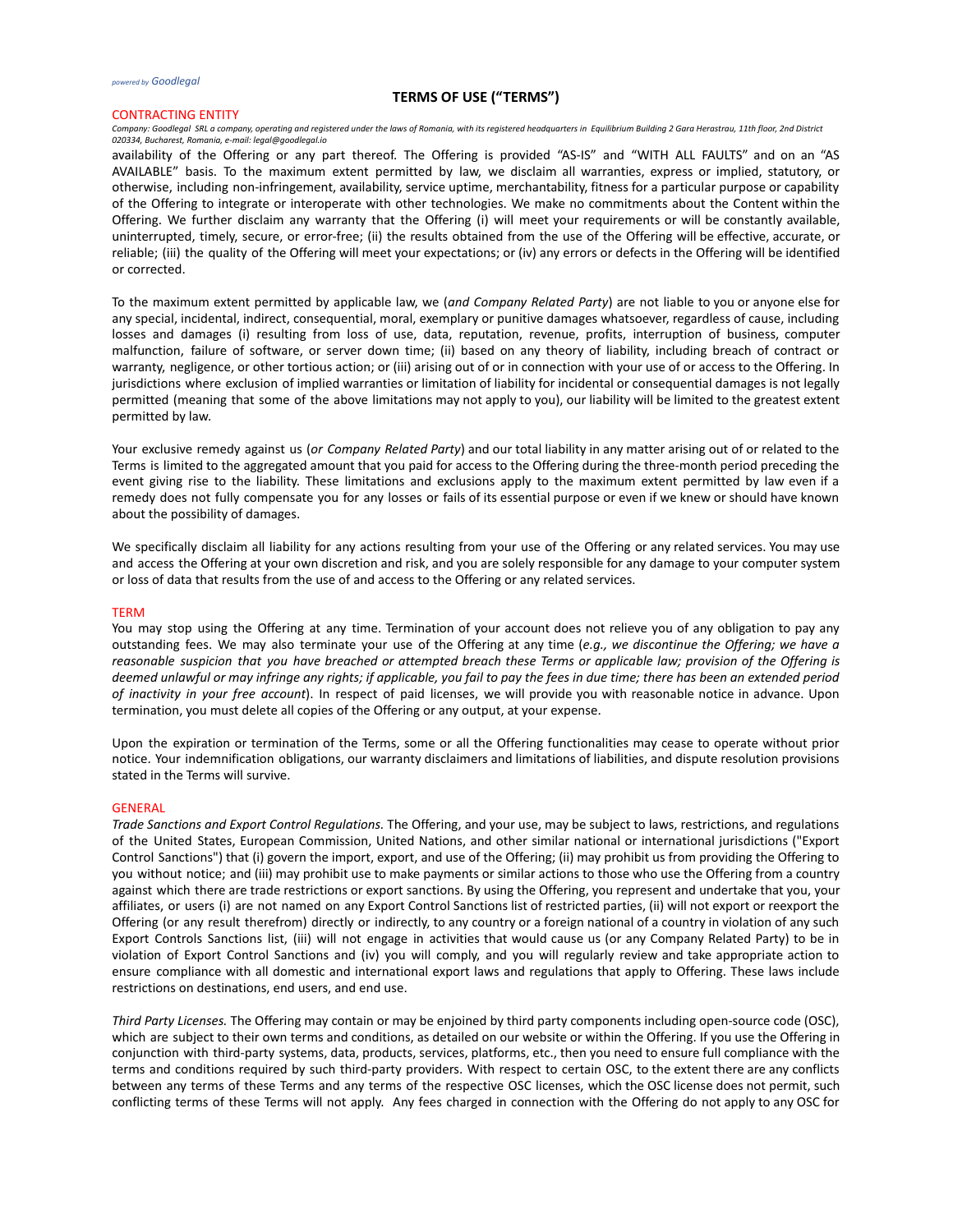#### CONTRACTING ENTITY

*Company: Goodlegal SRL a company, operating and registered under the laws of Romania, with its registered headquarters in Equilibrium Building 2 Gara Herastrau, 11th floor, 2nd District 020334, Bucharest, Romania, e-mail: legal@goodlegal.io*

which fees may not be charged under the applicable open-source license. Where the terms of any specific open-source license entitle you to the source code of the respective OSC (if any), that source code may be made available upon request (a fee may be charged). Also, there may be certain functionalities which make available access to third party resources or allow for the transmission of such resources or materials, including via links. By using such functionalities, you are directing us to access, route and transmit to you the applicable resources and materials. We are not responsible for those resources or materials and the use is at your own risk subject to third party terms and conditions.

*Audit.* We may verify that your use, access, installation, or deployment of the Offering comply with the Terms. Upon request, you will provide us with details and use reports of all your users. Additionally, no more than once every 12 (twelve) months, we may perform the verifications onsite, either directly or by appointing a subcontractor, and you agree to provide all the required assistance and support. If the verification discloses a non-conformity, you will immediately address it. If there are any underpaid fees for payable Offering which exceed 5% of the regular value thereof, then you will also pay for the audit costs.

*Privacy***.** Please read our Privacy Policy which describes the types of data we collect from you ("Data"), how we use your Data, and the legal basis we have to process your Data. Where processing is based on consent and to the extent permitted by law, by agreeing to these Terms, you consent to our collection, use and disclosure of your Content and Data as described herein and in the Privacy Policy. You further consent not to collect, process, or store any Sensitive Personal Information using the Offering. You agree not to transmit, disclose, or make available to Company or its third-party providers any Sensitive Personal Information (means an individual's financial information, sexual preferences, medical, or health information protected under any health data *protection laws, biometric data (for purposes of uniquely identifying an individual*), personal information of children protected under any child data protection laws and any additional types of information included within this term or any similar term (*such as "sensitive personal data" or "special categories of personal information"*) as used in applicable data protection or privacy laws. The Offering does not collect personal information of minors and is not directed to minors. For cases where you might be considered a minor in accordance with applicable law, to ensure you are lawfully using the Offering and that we are able to provide access and process your personal information, you will need to first provide us with the consent of your parent or legal guardian. This is essential for complying with the applicable law but also to ensure that any payments are only made or issued to or by an adult. Please note that you are responsible for assessing compliance with your applicable privacy laws and other information technology laws and regulations applicable to you or your use of the Offering. When you are using any Data, you are responsible for processing it lawfully, informing and where relevant, obtaining the consent of the data subject, implementing the required privacy policies, in accordance with the applicable privacy laws. Where permitted by law, we will access your Content. For example, to perform under these Terms, we may need to access your Content to respond to (i) Feedback or support requests; (ii) detect, prevent, or otherwise address fraud, security, legal, or technical issues; (iii) protect our or our users' rights and (iv) enforce the Terms.

*Governing Law and Venue.* This Agreement is governed by the laws of the country where the Company is based, without regard to conflicts of law provisions. The United Nations Convention on Contracts for the International Sale of Goods (CISG) and the Uniform Computer Information Transactions Act (UCITA) do not apply to this Agreement. Parties hereby accept the exclusive jurisdiction of the competent courts located in the country where the Company is based and irrevocably waive any objection and defense (including, any defense of an inconvenient forum) which either may have to the bringing or maintenance of any such claim. The parties voluntarily and intentionally waive any right they may have to trial by jury in any claim under or in connection with this agreement.

*Settlement.* Parties agree, as a prior condition for any claim, to settle any dispute arising out of or relating to this Agreement within ninety (90) days from the applicable notice. To the maximum extent permitted by applicable law, the party not complying with this section, will cover, as applicable, the litigation costs of the other party, irrespective of the outcome. The parties may also agree to settle any dispute exclusively and finally by arbitration in English, in accordance with the Commercial Arbitration Rules of the American Arbitration Association or another similar body to be mutually determined. If there is no agreement under this provision, the dispute will be settled in accordance with *Governing Law and Venue* provisions.

*Statute of Limitation.* To the extent permitted by applicable law, any cause of action arising out of or related to the use of the Offering, or the Terms must be filed within one (1) year after such cause of action arose. Any cause of action which is not filed within such a period will be precluded by this provision and is permanently barred.

*Injunctive Relief.* In the event of your or others' unauthorized access to or use of the Offering in violation of the Terms, you agree that we are entitled to apply for injunctive remedies (or an equivalent type of urgent legal relief) in any jurisdiction.

*Non-Assignment.* You may not assign or otherwise transfer the Terms or your rights and obligations under the Terms, in whole or in part, without our written consent, and any such attempt will be void. We may transfer our rights under the Terms to a third party.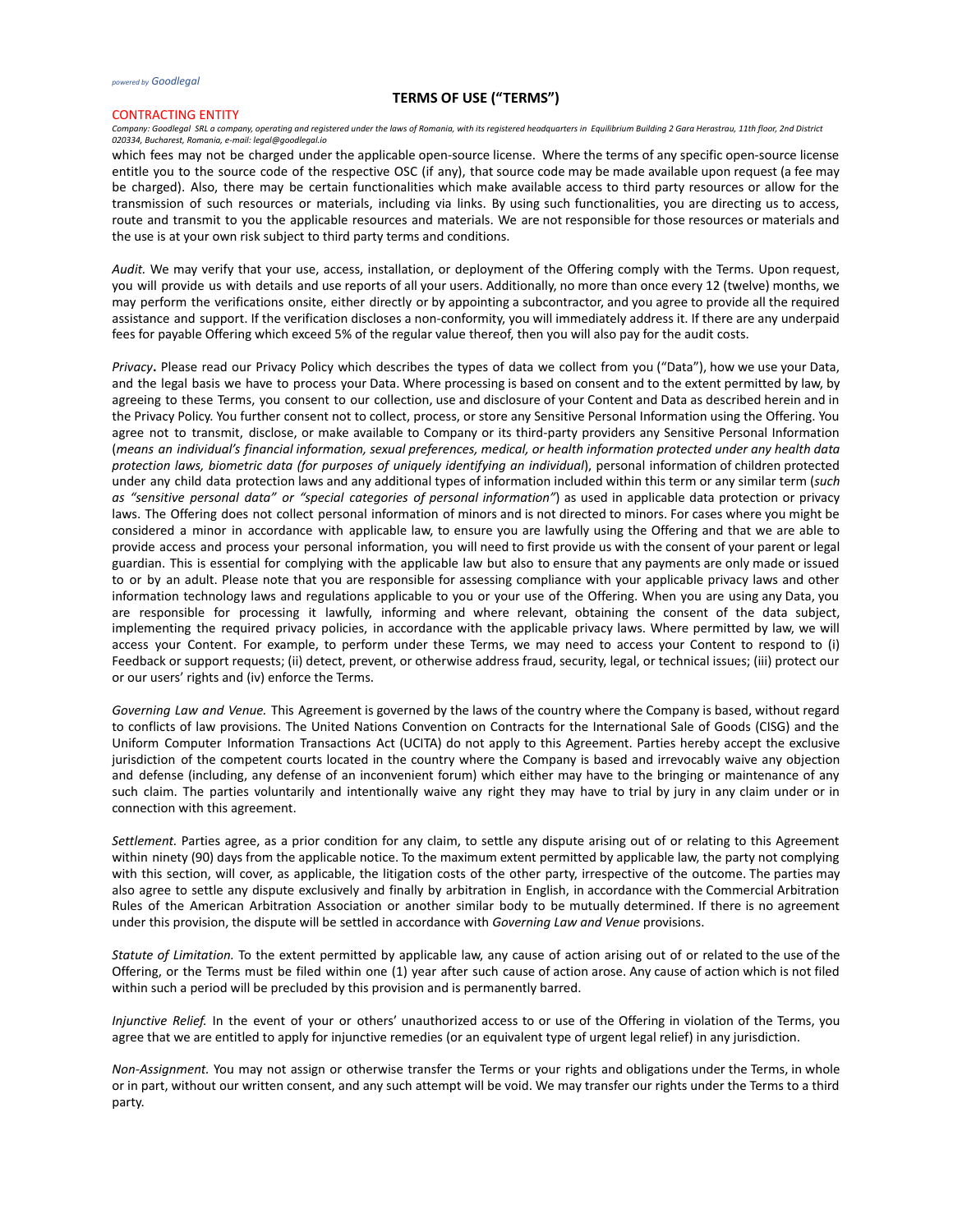#### CONTRACTING ENTITY

Company: Goodlegal SRL a company, operating and registered under the laws of Romania, with its registered headquarters in Equilibrium Building 2 Gara Herastrau, 11th floor, 2nd District *020334, Bucharest, Romania, e-mail: legal@goodlegal.io*

*No Waiver and Severability.* Our failure to enforce or exercise any provision of the Terms is not a waiver of that provision. If any provision of the Terms is held invalid or unenforceable for any reason, the remainder of the Terms will continue in full force and effect.

*Force Majeure.* Neither party will be liable to the other for any delay or failure to perform any obligation (other than your payment obligations to us) under the Terms if the delay or failure is due to unforeseen events, which occur after the effectiveness of the Terms and which are beyond the reasonable control of the parties, such as strikes, blockade, war, terrorism, riots, natural disasters, refusal of license by the government or other governmental agencies, in so far as such an event prevents or delays the affected party from fulfilling its obligations and such party is not able to prevent or remove the force majeure at reasonable cost.

*Amendments*. We may make changes to the Terms from time to time, and if we do, we will notify you by revising the date at the top of the Terms and, in some cases, we may provide you with additional notice and unless otherwise noted, the amended Terms will be effective immediately. Your continued use of the Offering will confirm your acceptance of the changes.

*DMCA.* We respect the Intellectual Property Rights of others, and we expect our users to do the same. We will respond to clear notices of copyright infringement consistent with the Digital Millennium Copyright Act ("DMCA"). DMCA provides recourse for copyright owners who believe that material appearing on the internet infringes their rights under U.S. copyright law. If you'd like to check it out, the DMCA is available on the U.S. Copyright Office website at <https://www.copyright.gov/legislation/dmca.pdf> To ensure a smooth process, we have implemented the below for responding to clear notices of copyright infringement consistent with the DMCA. If you believe in good faith that materials available within the Offering infringe your or a third party's copyright, you may ask us to remove or block access to such materials, by sending an e-mail to us with the following details and meeting the DMCA applicable requirements:

- 1. "Report Abuse Copyright Infringement" in the subject filed of the e-mail.
- 2. a description of the copyrighted work(s) claimed to have been infringed.
- 3. a description of the material you claim to be infringing or the subject of the infringing activity, and information that could allow us to locate the material in our products or services.
- 4. the following statements "I hereby declare that use of the material in the manner presented above is not authorized by the copyright owner, its agent, or the law" and "I hereby represent that this notification is accurate and, under penalty of perjury, that I am, or I am authorized to act on behalf of, the owner of an exclusive right that is allegedly infringed in *the material"*.
- 5. your name, address, telephone number and email address; and
- 6. a physical or electronic signature of the copyright owner or a person authorized to act on the owner's behalf.

Please consult your legal advisor before filing a notice, noting there can be penalties for false claims under the DMCA. If we find the allegations to be correct, we may remove the offending material and warn the user who posted it. We reserve the right to suspend or disable the accounts of users who repeatedly mislead others or violate any third-party intellectual property rights.

WHEN COMPANY IS THE CUSTOMER (buying goods and services)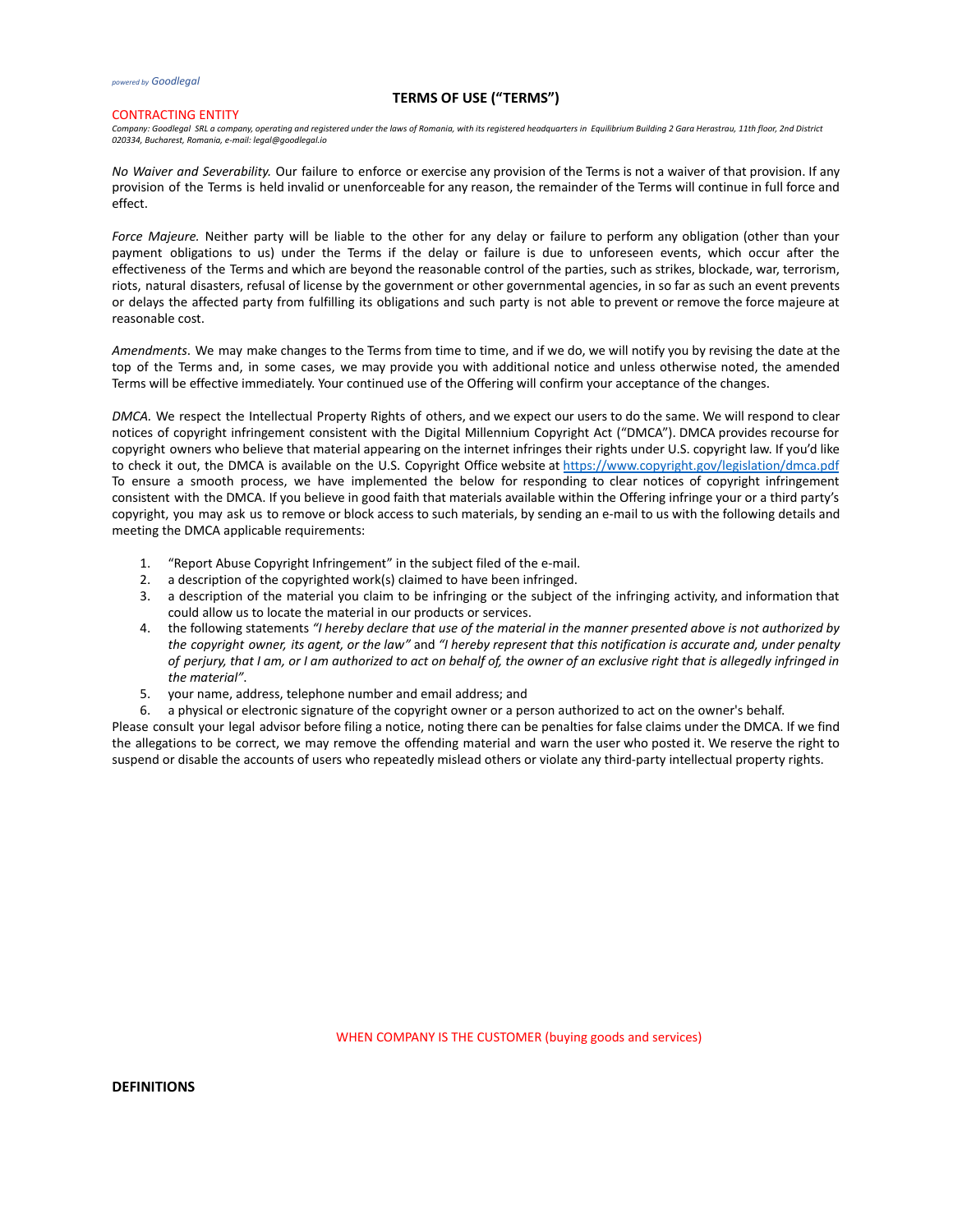### CONTRACTING ENTITY

*Company: Goodlegal SRL a company, operating and registered under the laws of Romania, with its registered headquarters in Equilibrium Building 2 Gara Herastrau, 11th floor, 2nd District 020334, Bucharest, Romania, e-mail: legal@goodlegal.io*

"Company Deliverable" means all work, designs, images, recordings, software programs, websites, documents, manuals, information, materials, derivative works, any other works that may be protected as a copyright, patent, or other Intellectual Property Rights and ideas that may be protected by trade secret law, that are solely or jointly conceived, made, reduced to practice, learned, or obtained by Vendor under this Agreement or that result from the Services. Company Deliverable will not include Vendor Property, but will include the pre-existing materials of Vendor that are included in, or necessary to use, or otherwise exploit, the Company Deliverable;

"Company Customer" means any customer (or its Affiliates) of Company group to which the software and maintenance, technical support, and other related services (including Company Deliverables), generically defined as Products that are made generally commercially available by Company.

"Affiliate" means any entity that one of the parties owns or controls, directly or indirectly, and any parent company that owns or controls one of the parties.

"Agreement" means these terms, applicable SOWs, Purchase Orders, and any attachment to any of those documents.

"Company Data" means all data or information accessed by Vendor under this Agreement, which may include Company's Confidential Information.

"Authorized Users" means Company and its Affiliates' employees and collaborators, or anyone authorized by Company.

"Vendor Property" means Vendor software, products, services or materials that are identified as pre-existing in any SOW, including but not limited to the Documentation, descriptions of any methodology, document templates or other tools proprietary to Vendor.

"Documentation" means any information published by Vendor or otherwise made available, including reference material, help documentation and product information on Vendor's website, relating to the use of the Vendor Property.

"Intellectual Property Rights" means patents, rights to inventions, copyright and related rights, trademarks, trade names and domain names, rights in computer software, and any other intellectual property rights or rights of a similar nature.

"Illicit Code" means any anomalies or computer instructions (viruses, trojan horses, worms, authorization strings and other malicious code, self-destruction mechanisms) that are not intended to provide the functionality defined in the Documentation and that interfere with Company's right to quiet enjoyment of the Company Deliverable or Vendor Property granted by this Agreement.

"Open Source Code" means source code or other software which is licensed or provided pursuant to terms that create, or appear to create, obligations for Company to grant, or appear to grant, to any third party any rights or immunities under Company's or its licensor's intellectual property or proprietary rights in intellectual property owned or licensed by Company (including such intellectual property developed by Vendor and assigned or otherwise transferred to Company under this Agreement).

"Products" means tangible items to be delivered as part of a SOW or other relevant document agreed between the Parties.

"Confidential Information" or "CI" means all information disclosed by a Party, except information that is: (i) already known to prior to disclosure, (ii) publicly known through no wrongful act or omission, (iii) received from a third party without violating any law or contractual obligation; (iv) independently developed without using the other Party's CI, or (v) approved in writing for release by the Party owning the CI prior to disclosure.

"Purchase Order" or "PO" means a document issued by the Company authorizing purchase of Services or Products which is subject to the terms and conditions stated in these terms or applicable SOW.

"Services" means any services provided by Vendor including services required to use Vendor Property as detailed in the SOW (milestones, performance objectives, acceptance), which may include, configuration, implementation, customization, consulting, and training.

"Vendor" means the person or entity supplying the Products or Services under the Agreement, including Vendor personnel and individuals supplied by Vendor to provide the Services.

"Taxes" means value added tax, sales tax or any other tax levied directly on the provision of any of the Services.

**SERVICES.** This Agreement is the complete and binding contract between Company and Vendor. Company rejects any proposal for additional or different terms, or any attempt by Vendor, either orally or in writing, to vary any of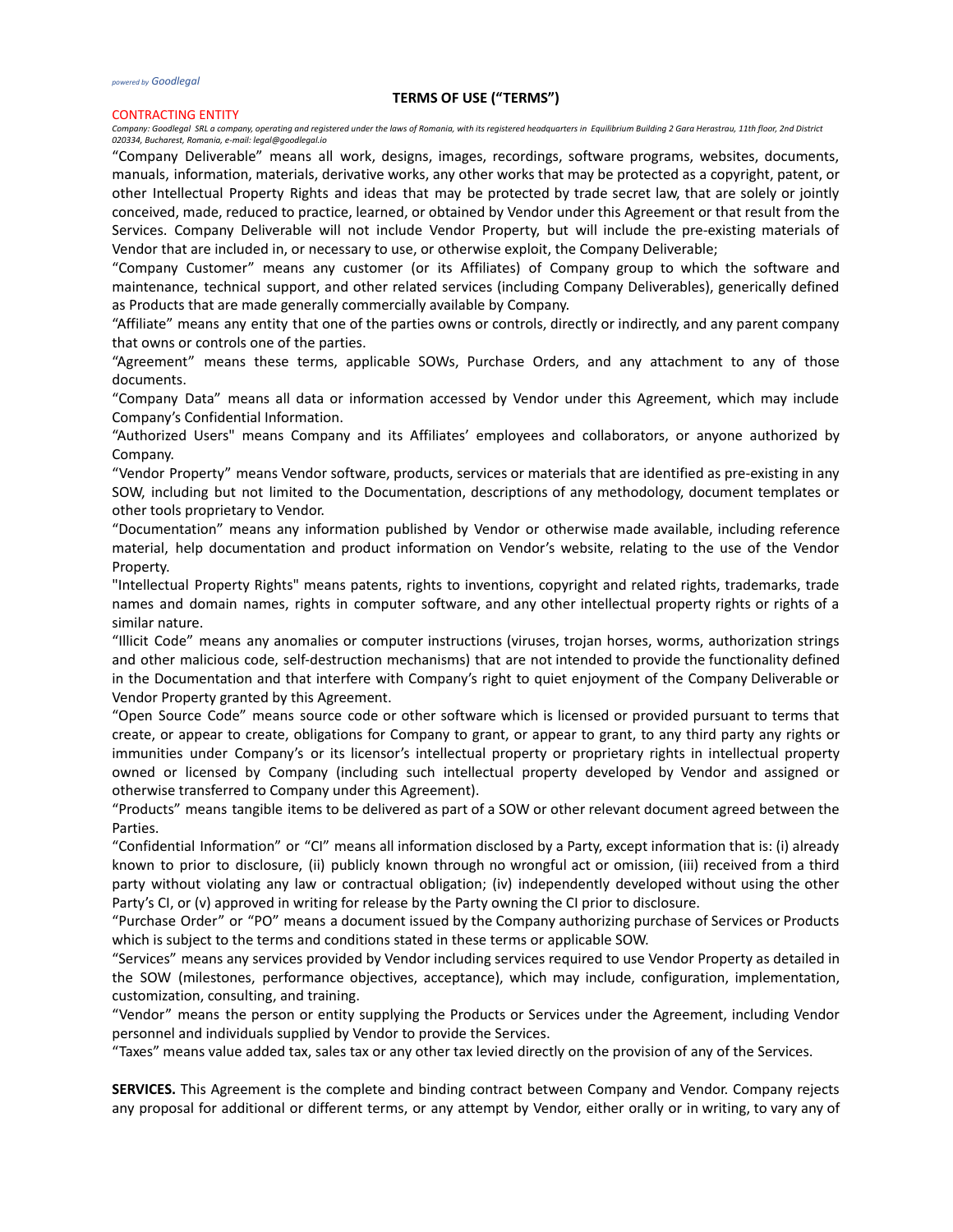#### CONTRACTING ENTITY

*Company: Goodlegal SRL a company, operating and registered under the laws of Romania, with its registered headquarters in Equilibrium Building 2 Gara Herastrau, 11th floor, 2nd District 020334, Bucharest, Romania, e-mail: legal@goodlegal.io*

the terms of this Agreement, even if Company pays Vendor based on an invoice from Vendor containing additional or different terms. Vendor's commencement of work on the Services or shipment of Products or receipt of payment constitutes Vendor's acceptance of this Agreement. The effective date of this Agreement is the date the initial Purchase Order is issued or SOW is signed. Vendors will at all times comply with all applicable laws and follow all guidelines and policies provided by the Company.

SOW. Company Deliverables, Products or Services will be specified in individual SOWs based on the required type of services. Company and Vendor may also agree in the relevant SOW that Vendor will act as an Company subcontractor to provide services to Company Customer, in which case the work described in an SOW will be performed in accordance with the prime contract between Company and Company Customer identified in each SOW, in accordance with all instructions, specifications and other contract documents attached to or incorporated into the prime contract and subsequently in an SOW under this Agreement. Company will own all Company Deliverables (developed and provided to Company in performance of the Services), as specified in a SOW.

Testing and Acceptance. Vendor will perform testing and employ sufficient quality assurance standards to assure that Company Deliverables, Products or Services are in accordance with the SOW, conform to mutually-agreed upon requirements and to any specifications. If Vendor fails to meet the mutually-agreed requirements after an additional correction time, Company may terminate the Agreement and Vendor will refund the fees.

Termination. This Agreement may be terminated as follows: (A) Termination for Convenience. Company may terminate any part of this Agreement for convenience. Upon receipt of notice of termination, Vendor will immediately stop all work, and will immediately cause any of its suppliers or subcontractors to stop work. Vendor will be paid for all acceptable work performed prior to the termination notice plus actual direct costs resulting from termination. (B) Termination for Cause. Company may terminate this Agreement for cause if Vendor fails to comply with the Agreement. (C) Other Termination. This Agreement will terminate for cause without notice upon (i) the institution by or against Vendor of insolvency, receivership, bankruptcy, or similar proceedings, (ii) Vendor making an assignment for the benefit of creditors, (iii) Vendor's dissolution, or (iv) Vendor ceasing or threatening to cease carrying on business. (D) Effect of Termination. At the end of this Agreement, Vendor will be required to return to Company all Company Data and materials or Confidential Information that the Vendor might have in its possession or control.

Assignment and Subcontracting. Vendor may not assign, delegate or subcontract any part of this Agreement without Company's prior written approval. Company may assign this Agreement in whole or in part without Vendor's consent.

Payment. Company will pay Vendor the amounts specified in the applicable SOW and in accordance with the applicable schedule stated in the SOW. Payment of fee is contingent on Vendor's compliance with these terms, including any acceptance terms, and additional conditions stated on the SOW.

Facilities; Expenses; Insurance; Licenses. Vendor will provide its own facilities to perform the Services or provide Products, without reimbursement by Company, subject to any specific provisions stated in applicable SOWs. Vendor will not be entitled to reimbursement for expenses unless prior written approval is given by Company. Any expenses must comply with Company's expense policies. During and for operations occurring during the term of this Agreement, Vendor will maintain all appropriate and legally-required insurance to cover its operations and employees.

Invoice and Payment. Invoices must be submitted within 45 days after performance of Services or delivery of Products, unless otherwise stated on applicable SOWs. No invoice may be dated earlier than the initial performance date of the Services or delivery of the Products. Company will issue payment to Vendor for a non-disputed invoice within 45 days from the date of acceptance by Company of the Products or Services.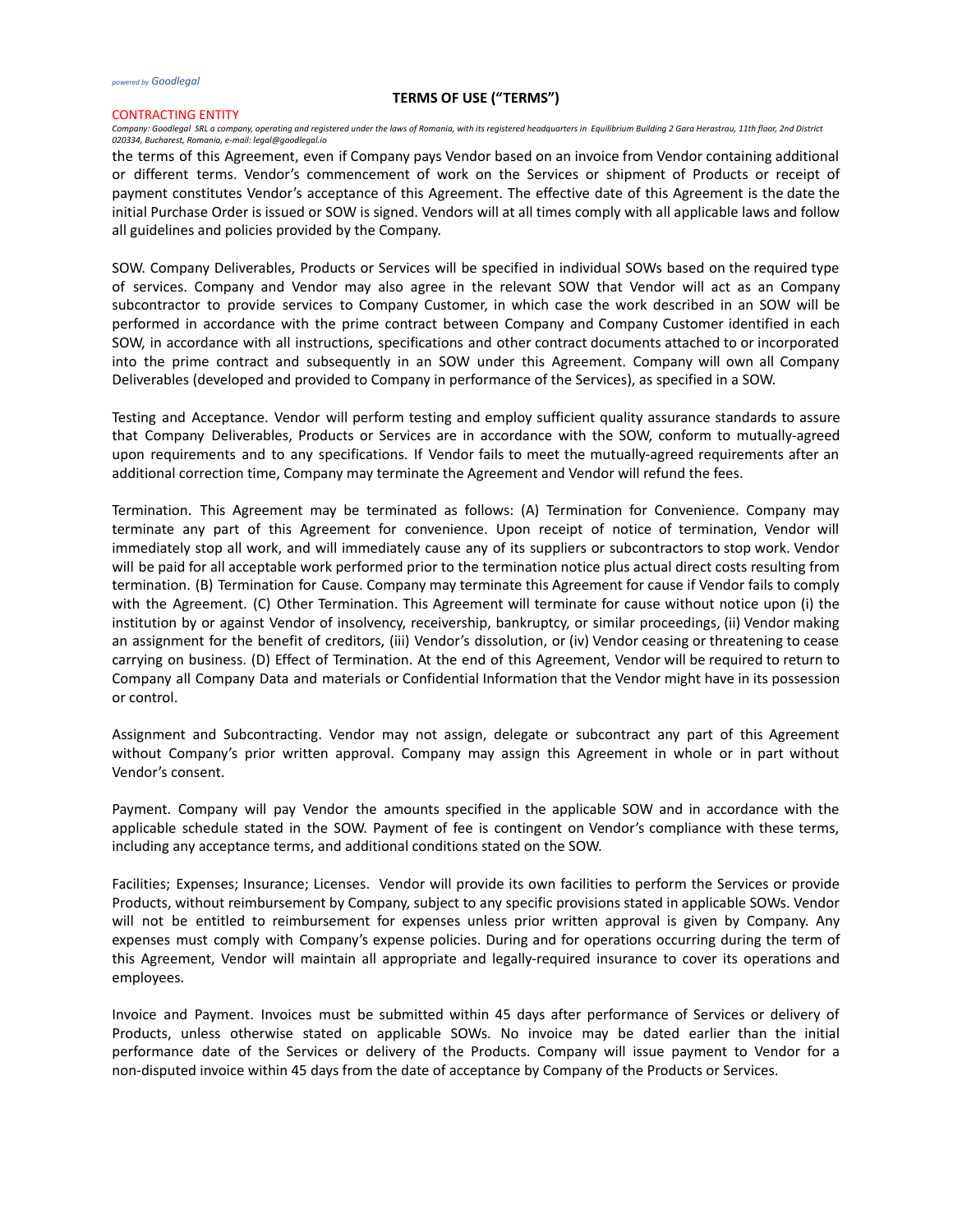#### CONTRACTING ENTITY

Company: Goodlegal SRL a company, operating and registered under the laws of Romania, with its registered headquarters in Equilibrium Building 2 Gara Herastrau, 11th floor, 2nd District<br>020334, Bucharest, Romania, e-mail:

Taxes. Unless otherwise specified in applicable SOWs, the prices stated include all Taxes. No part of payment to Vendor will be subject to withholding for Taxes. Vendor will pay and indemnify Company for Taxes, fees, and penalties Company may incur in connection with this Agreement. Company may deduct or set off any counterclaim it has with Vendor against any claims for money due or to become due from Company.

**INTELLECTUAL PROPERTY.** Company Deliverable. The following provisions are applicable to any work performed for Company that results in creation of intellectual property under these terms:

| (A) Assignment.  | If Vendor creates any Company Deliverable, Vendor automatically and irrevocably assigns to<br>Company all existing and future rights, title and interests, including all Intellectual Property Rights,<br>worldwide in and to the Company Deliverable. Vendor also assigns to Company all written releases<br>(including model releases when person(s) appear in an Company Deliverable.                                                                                                                                                                                                                                                                                                                                                                                                                                                                                                                                                                                                                                                                                                                                                                                                               |  |
|------------------|--------------------------------------------------------------------------------------------------------------------------------------------------------------------------------------------------------------------------------------------------------------------------------------------------------------------------------------------------------------------------------------------------------------------------------------------------------------------------------------------------------------------------------------------------------------------------------------------------------------------------------------------------------------------------------------------------------------------------------------------------------------------------------------------------------------------------------------------------------------------------------------------------------------------------------------------------------------------------------------------------------------------------------------------------------------------------------------------------------------------------------------------------------------------------------------------------------|--|
| (B)License Grant | If Vendor provides any technology, software or related materials to Company, including Vendor<br>Property, Vendor grants to Company and its Affiliates a worldwide, non-exclusive, perpetual,<br>irrevocable, fully-paid, sub-licensable and royalty-free license under all intellectual property or<br>similar rights owned or controlled by Vendor to use that technology, software, and related<br>materials, including Vendor Property, for the purposes stated in this Agreement and with rights to<br>sublicense through multiple levels of distributors. This use includes, but is not limited to<br>reproduction, creation of derivative works, distribution, publicly perform, and publicly display by all<br>means now known or later developed. Vendor grants to Company, and to its existing and<br>prospective contractors, Vendors, and customers, at no additional charge, a perpetual, irrevocable,<br>worldwide, non-exclusive, non-transferable, fully paid up license under all of Vendor's Proprietary<br>Rights, to: reproduce, use, perform, display, distribute, and create derivative works of the Vendor<br>Property as necessary to use or exploit the Company Deliverables. |  |
| (C) No Retention | Vendor retains no rights to the Company Deliverables and waives its rights to challenge the validity<br>of Company's ownership of the Company Deliverable.                                                                                                                                                                                                                                                                                                                                                                                                                                                                                                                                                                                                                                                                                                                                                                                                                                                                                                                                                                                                                                             |  |
| (D) Enforcement  | Vendor agrees (a) to disclose promptly in writing to Company all Company Deliverable (finished or<br>unfinished) and (b) that Company has a power of attorney to apply for and in Vendor's name, and to<br>execute, any applications and assignments reasonably necessary to obtain any patent, copyright,<br>trademark, or other statutory protection for the Company Deliverable in Company's name as<br>Company finds appropriate. These obligations to disclose, assist, and execute will survive<br>termination or expiration of this Agreement.                                                                                                                                                                                                                                                                                                                                                                                                                                                                                                                                                                                                                                                  |  |
| (E) Waiver       | If Vendor has any rights to the Company Deliverable that cannot be assigned to Company, including<br>without limitation moral rights, Vendor unconditionally and irrevocably waives the enforcement of<br>those rights, and all claims and causes of action of any kind against Company with respect to those<br>rights, and agrees, at Company's request and expense, to consent to and join in any action to<br>enforce those rights. Company may use the Company Deliverable with or without credit to Vendor.                                                                                                                                                                                                                                                                                                                                                                                                                                                                                                                                                                                                                                                                                      |  |

Materials. Company retains all rights to materials or information provided to the Vendor, including Company Data, who may only use them to the extent necessary to perform the Services.

Vendor Software License. Subject to the payment of fees set forth in the SOW, Vendor grants Company and Company's Authorized Users the below licenses depending on the type of the licensed Software:

|                                         | (A) Vendor grants for software products to access and use the Software listed on the SOW. Use of the Software will  |
|-----------------------------------------|---------------------------------------------------------------------------------------------------------------------|
|                                         | provided as software-as-a-service a: include Company's right to; where applicable, access and use any of Software's |
| worldwide,                              | non-exclusive, application programming interfaces for the purpose of accessing and using the                        |
| non-transferable, royalty-free license, | Software.                                                                                                           |
| during the Term:                        |                                                                                                                     |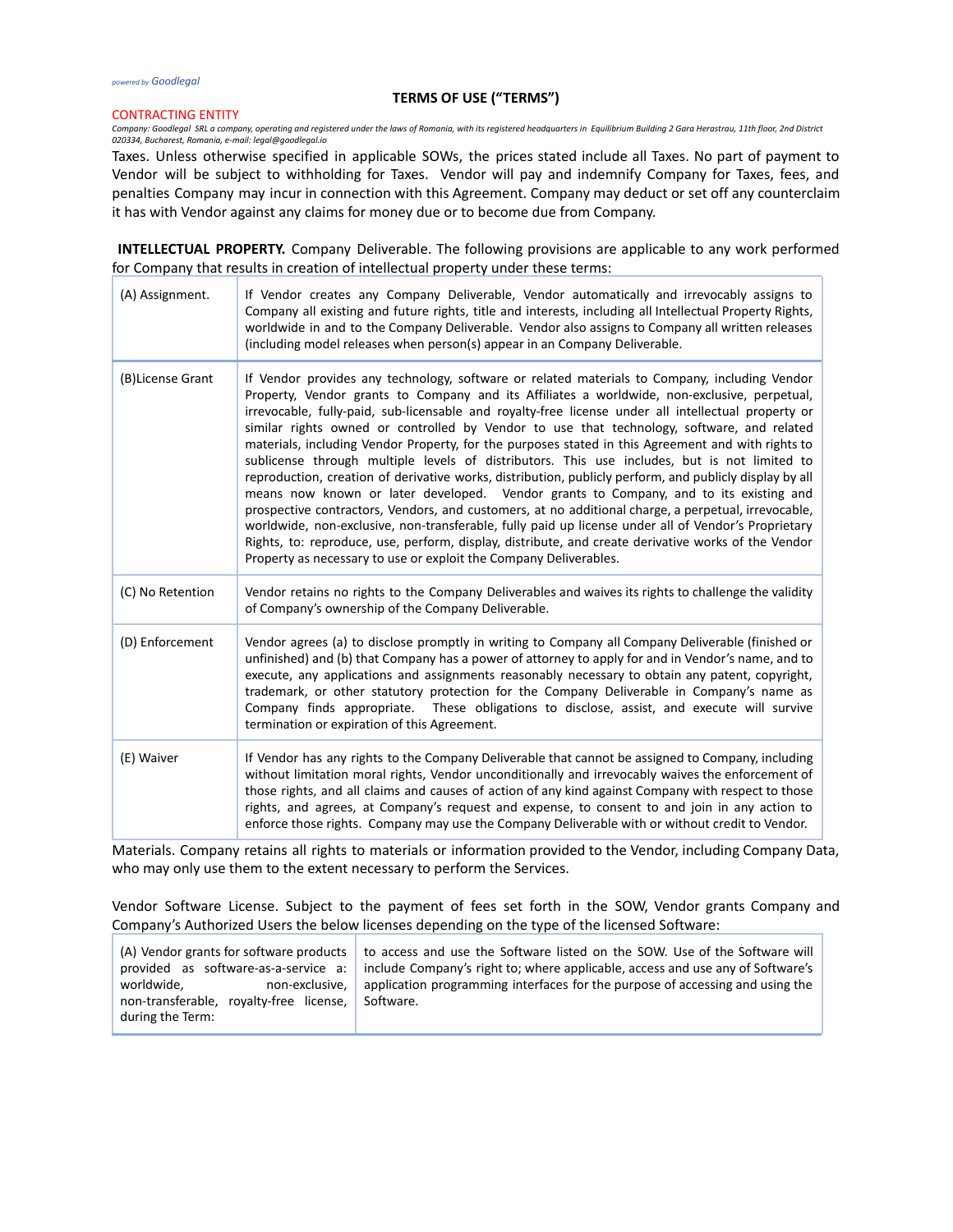#### CONTRACTING ENTITY

*Company: Goodlegal SRL a company, operating and registered under the laws of Romania, with its registered headquarters in Equilibrium Building 2 Gara Herastrau, 11th floor, 2nd District 020334, Bucharest, Romania, e-mail: legal@goodlegal.io*

(B) Vendor will deliver in electronic form software products installed on premise and hereby grants Company a non-exclusive, perpetual (unless terminated in accordance with the provisions of these terms), royalty-free, worldwide license, under all Intellectual Property Rights owned, licensed, or otherwise controlled by Vendor, and embodied in the Software, to:

a) install the Software in machine-readable, object code form on machines (physical or virtual) that are in Company's internal networks, for use by up to the number of users or modes for which Company has purchased a license, and (b) to copy and internally distribute the Software and Documentation, for Company's internal purposes only, including but not limited to the right to: (i) use the Software in web-based e-commerce and e-business applications, (ii) use copies of the Software for internal training, (iii) permit Company's subcontractors to exercise Company's rights under this Agreement solely in performance of work for Company, and (iv) make archival copies pursuant to Company's standard backup and archival policies, procedures, and practices.

At the time of licensing, all required security keys or authorization codes will be provided to Company by Vendor. Company acknowledges and agrees that: (i) it may use one security key or one authorization code per copy of the Software licensed, (ii) use of the Software is contingent upon payment of fees due in accordance with the terms of this Agreement.

Except as otherwise permitted hereby, Company will not lease, license, sublicense or encumber the Software, or any portion thereof. Except to the minimum extent necessary to comply with applicable law, Company will not (a) decompile, disassemble, or reverse engineer any portion of the Software, (b) modify or prepare derivative works of the Software, (c) permit third parties to use the Software as part of a service bureau, or (d) remove, obscure, or alter any copyright notice, trademark, or other proprietary right appearing in or on any item included with the Software, or the Documentation.

**RESPONSIBILITIES.** Confidentiality. All information furnished by Company to Vendor is confidential. Vendor will use Company's CI only as necessary to perform under this Agreement. Vendor will only disclose Company's CI to persons or entities who need to know the information to perform under this Agreement, and who have, prior to disclosure by Vendor, agreed in writing to protect Company's CI to the extent expressed in this Agreement. If Vendor receives a court order or is otherwise required by law to disclose any CI, Vendor will notify Company immediately upon receipt of the court order or other document requiring disclosure so that Company has time to object and move for a protective order. Vendor will file any CI under seal or request that the court or administrative body seal the CI prior to Vendor's disclosure. Except as may be required by a court order or law, Vendor's obligations regarding CI will remain in full force and effect in perpetuity. Vendor has no Intellectual Property Rights or other claim to the Company Data that is processed, hosted, stored, or transferred to and from the software. Vendor will cooperate with Company to protect Company's Intellectual Property Rights and Company Data. Vendor will promptly notify Company if Vendor becomes aware of any potential infringement of those rights.

Information Security and Privacy Requirements. If Vendor will process or store any CI or personal data (as defined by applicable law) in any manner, Vendor warrants that: (i) it has implemented and maintains a comprehensive written information security program that complies with applicable privacy laws, including appropriate technical, operational and organizational measures to protect from accidental or unlawful destruction, loss, alteration, unauthorized disclosure of, access to, or otherwise unauthorized processing of personal data transmitted, stored or otherwise processed; and (ii) has taken steps to ensure that any person or entity acting under its authority, who processes or in any way has access to personal data in the context of the Agreement (including any entity engaged by Vendor or any further sub-contractor) is only granted access to Personal Data on a need-to-know basis, and is subject to a duly enforceable contractual or statutory confidentiality obligation.

Representations and Warranties. Company Deliverable. Vendor represents and warrants that: (a) the Company Deliverable will be an original work of Vendor or, if Vendor has obtained all or part of the Company Deliverable from one or more third parties, those third parties have or will have completely and fully assigned all rights in the materials to Vendor; (b) the Company Deliverable will not contain anything of a libelous nature or obscene according to applicable laws; (c) to the best knowledge of Vendor, neither the Company Deliverable nor any element thereof infringes or will infringe the Intellectual Property Rights of any third party ; (d) the Company Deliverable will not be subject to any restrictions or to any, liens, mortgages, pledges, security interests, encumbrances, or encroachments; (e) Vendor, at its expense, has obtained or will obtain prior to its delivery of the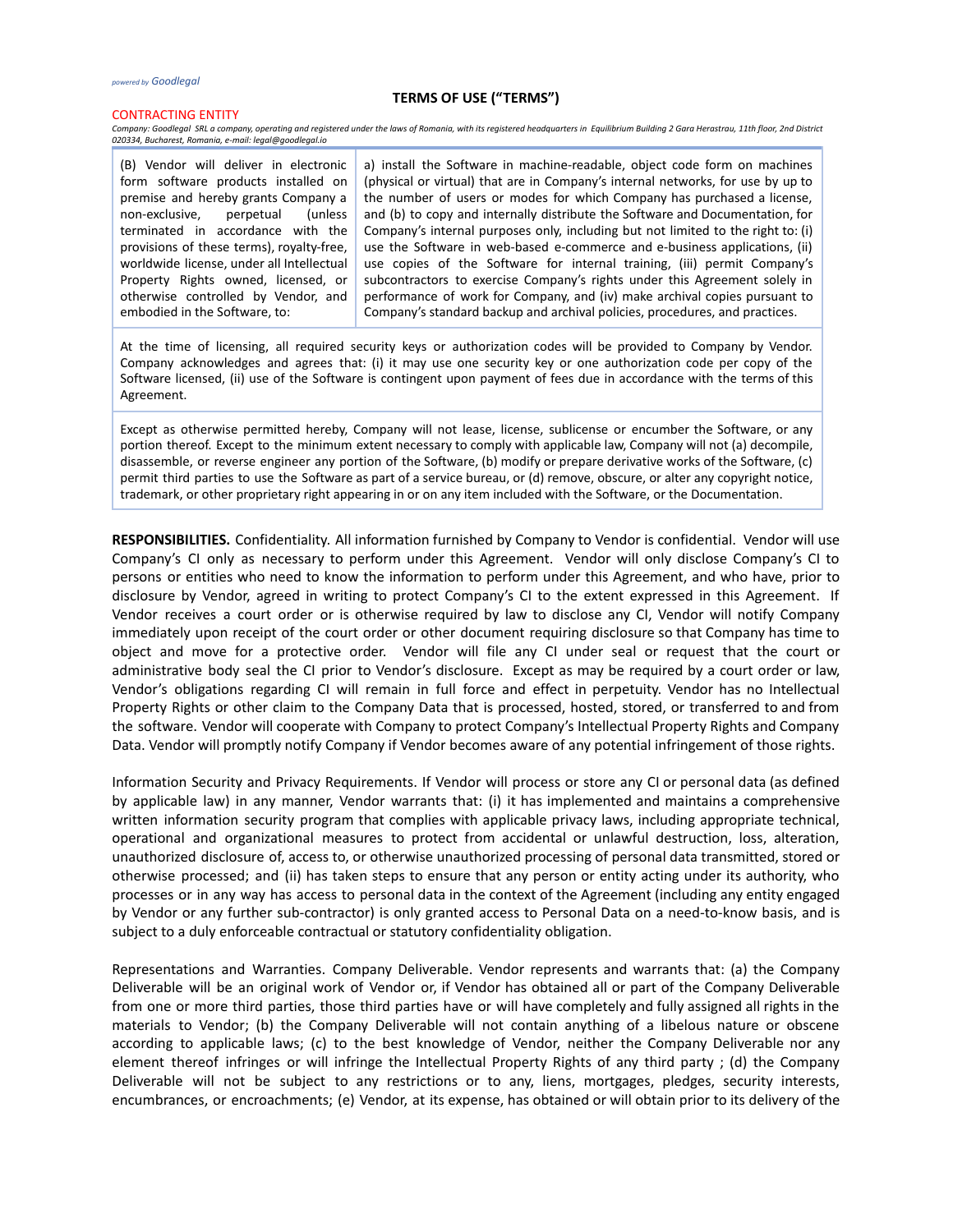#### CONTRACTING ENTITY

*Company: Goodlegal SRL a company, operating and registered under the laws of Romania, with its registered headquarters in Equilibrium Building 2 Gara Herastrau, 11th floor, 2nd District 020334, Bucharest, Romania, e-mail: legal@goodlegal.io*

Company Deliverable to Company all authorizations, consents, licenses, and releases required to secure Company's ownership in the Company Deliverable, and Vendor will provide all related evidence to Company upon Company's request; (f) the Company Deliverable will not contain any Illicit Code, including any code that is designed or intended to provide unauthorized access to a computer system, network, or other device on which the code is stored and installed or damage or destroy any data file without the user's consent; and (g) the Company Deliverable will not contain any open source software licensed under the GNU General Public License, the GNU Lesser General Public License, or any other license that may require Company to make any of its source code publicly available.

Products, Services, Software. Vendor represents and warrants that all Products, Services or Software furnished under this Agreement will: (a) conform to all Documentation and specifications and appropriate standards, be free from defects in material or workmanship; (b) not contain any Open Source Code or Illicit Code, or software code that could damage computers, networks or cause the unwanted disclosure or loss of data; (c) conform to any samples or statements made on the packaging, labels, marketing materials, or advertisements for the Products; (d) be adequately contained, packaged, marked, and labeled; (e) be merchantable or of satisfactory quality, and safe and appropriate for the customary purpose for those Products; and, (f) comply with all applicable laws and not infringe the Intellectual Property Rights of any third parties. In addition, the Software does not contain an undisclosed tracking technology that may be used in connection with the internet, world-wide-web, or a mobile network that is capable of obtaining information about the activity of an end user. This provision does not include tracking technology that is materially described in Vendor's Documentation where the technology only operates as described in the Documentation. The terms of this Agreement supersede any other license terms supplied by Vendor that may be contained in the Software, including any references to GPL, ALGPL, or similar licenses.

Compliance. General. Inspection, test, acceptance, or use of the Company Deliverable and Products or Services will not affect Vendor's obligations under these warranties. Vendor's warranties apply to Company, its successors and assigns. Vendor agrees to promptly replace or correct defects of any Services or Products not conforming to the warranties, without expense to Company, when notified of the nonconformity by Company and requested to do so by Company. Company is an equal employment opportunity employer and is a contractor for various customers. Vendor understands and will comply with all applicable laws, statutes, ordinances and regulations (including without limitation laws and regulations governing data privacy, unsolicited commercial communications (spam), unfair competition, anti-corruption, anti-discrimination, and false advertising), the United States Foreign Corrupt Practices Act of 1977, and other Company policies, including Business Partner Code available on Company website or as notified by Company.

Export Laws. Vendor specifically acknowledges that the laws and regulations of the United States restrict the export and re-export of commodities and technical data of United States origin, which may include Company Deliverable and Confidential Information. Vendor will not export or re-export any restricted Company Deliverable or Confidential Information in any form, without the appropriate United States and foreign governmental licenses and Company's express prior written permission to do so, and Vendor will not under any circumstances export, or allow the export or re-export of, restricted Company Deliverable, Confidential Information or any part thereof, to any entity or person or destination prohibited under the United States Export Administration Regulations or similar statutes or regulations. If Vendor's Products or Software are subject to the above regulations or other export laws, restrictions, and regulations, Vendor will comply with those export laws when providing the Products, Software or Services.

Indemnification. Vendor will defend, indemnify and hold harmless Company, its officers, directors, employees, sub-licensees, customers and agents, against all damages, claims, liabilities, costs, losses, and expenses (including attorneys' fees) arising out of or resulting from Vendor's performance under or relating to this Agreement. Company will give Vendor prompt notice of any claims. Company may participate in the defense of any claim at its own expense. Vendor will not settle any claim without Company's written consent. From the date of notice of claim, Company will have the right to withhold any unpaid amounts due to Vendor.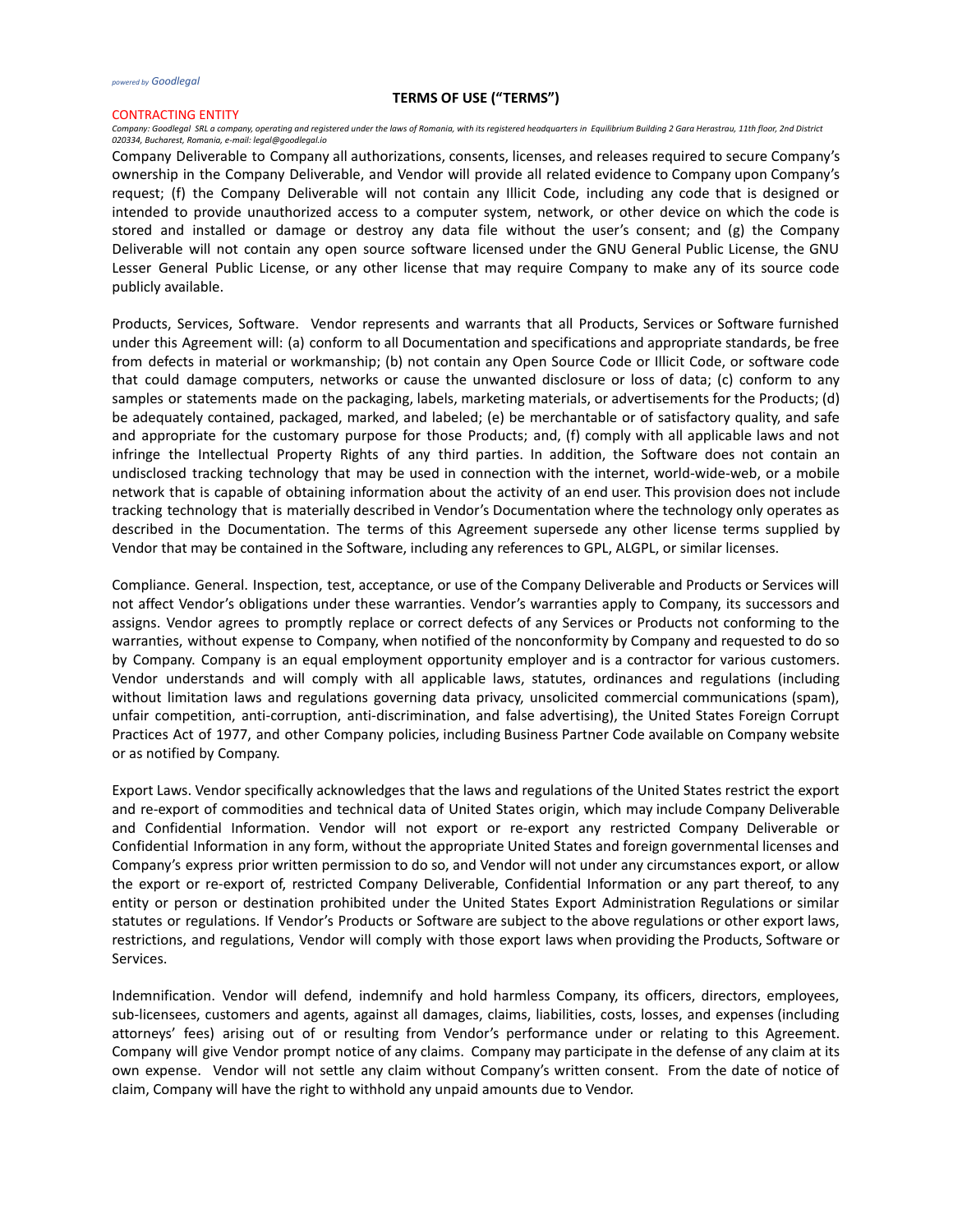## CONTRACTING ENTITY

*Company: Goodlegal SRL a company, operating and registered under the laws of Romania, with its registered headquarters in Equilibrium Building 2 Gara Herastrau, 11th floor, 2nd District 020334, Bucharest, Romania, e-mail: legal@goodlegal.io*

Records; Verification. Vendor will maintain complete and accurate records relevant to this Agreement. Company may audit any relevant records during Vendor's normal business hours, in a manner that will not unreasonably interfere with normal business operations. Company will give Vendor at least 7 days prior written notice and will not conduct audits more than once per year, except in follow-up to the discovery of material discrepancies, in which case the audits may be conducted as reasonably necessary under the circumstances and no later than 30 days after discovery of the material discrepancy. All audits will be at Company's expense, unless the audit finds a material error resulting in overpayment by Company, in which case Vendor will pay for the audit in addition to paying Company for any costs incurred or overpayment made.

Governing Law; Venue. This Agreement will be governed by and construed substantively and procedurally (by excluding expressly the applicability of UCITA, United Nations Conventions on Contracts for the International Sale of Products) as follows:

| PRODUCT<br>OR.<br>SERVICE.<br>SOFTWARE IS PROVIDED:                                 | APPLICABLE GOVERNING LAW: | <b>VENUE FOR DISPUTES:</b>                                                                                                                                               |
|-------------------------------------------------------------------------------------|---------------------------|--------------------------------------------------------------------------------------------------------------------------------------------------------------------------|
| North America                                                                       | State of Delaware         | Delaware                                                                                                                                                                 |
| <b>Outside North America</b>                                                        | Romania                   | Bucharest, Romania                                                                                                                                                       |
| Singapore                                                                           | Singapore                 | *Any dispute will be resolved by arbitration in<br>Singapore in accordance with the Arbitration Rules of<br>the Singapore International Arbitration Centre<br>(''SIAC"). |
| Australia, New Zealand, India,<br>United Kingdom or any other<br>location not named | England                   | London, England                                                                                                                                                          |

The law of the country in which both the Vendor providing the Services and Company receiving the Services are domiciled, if agreed in the SOW

\*For disputes in Singapore, one arbitrator will be jointly selected by the parties within 30 days of a written demand for arbitration. If no arbitrator is selected within 30 days, the SIAC Chairperson will make the selection. The arbitration will be held in English.

Equitable Relief; Attorneys' Fees. Each party may enforce this Agreement and any of its provisions by injunction, specific performance or any other equitable relief without prejudice to any other rights and remedies that the other party may have. Company will have the right to recover reasonable attorneys' fees in any action in law or equity brought to enforce the terms of this Agreement.

Severability; Survival; Waiver. If any provisions of this Agreement are invalidated by a court of competent jurisdiction, they will be severed and the rest of the Agreement will remain in full force and effect. The following provisions (including those which by intent are designed to survive) will survive the expiration or termination of this Agreement. Either party's failure or delay insisting on performance of any of these Agreement terms or to exercise any of its rights or privileges will not waive any other terms, conditions, or privileges, whether of the same or similar type.

Notices. Any notices will be given to the appropriate party at the address or e-mail specified in this Agreement or SOW or at a different address as the party specifies in writing. Notices will be by e-mail, registered mail, or international courier. Notices will be deemed given upon personal delivery to the appropriate address, upon receipt of certified or registered mail, or on the date of delivery shown in the international courier's business records.

No Third-Party Rights. A person or entity who is not a party to this Agreement will have no right to enforce any of its terms.